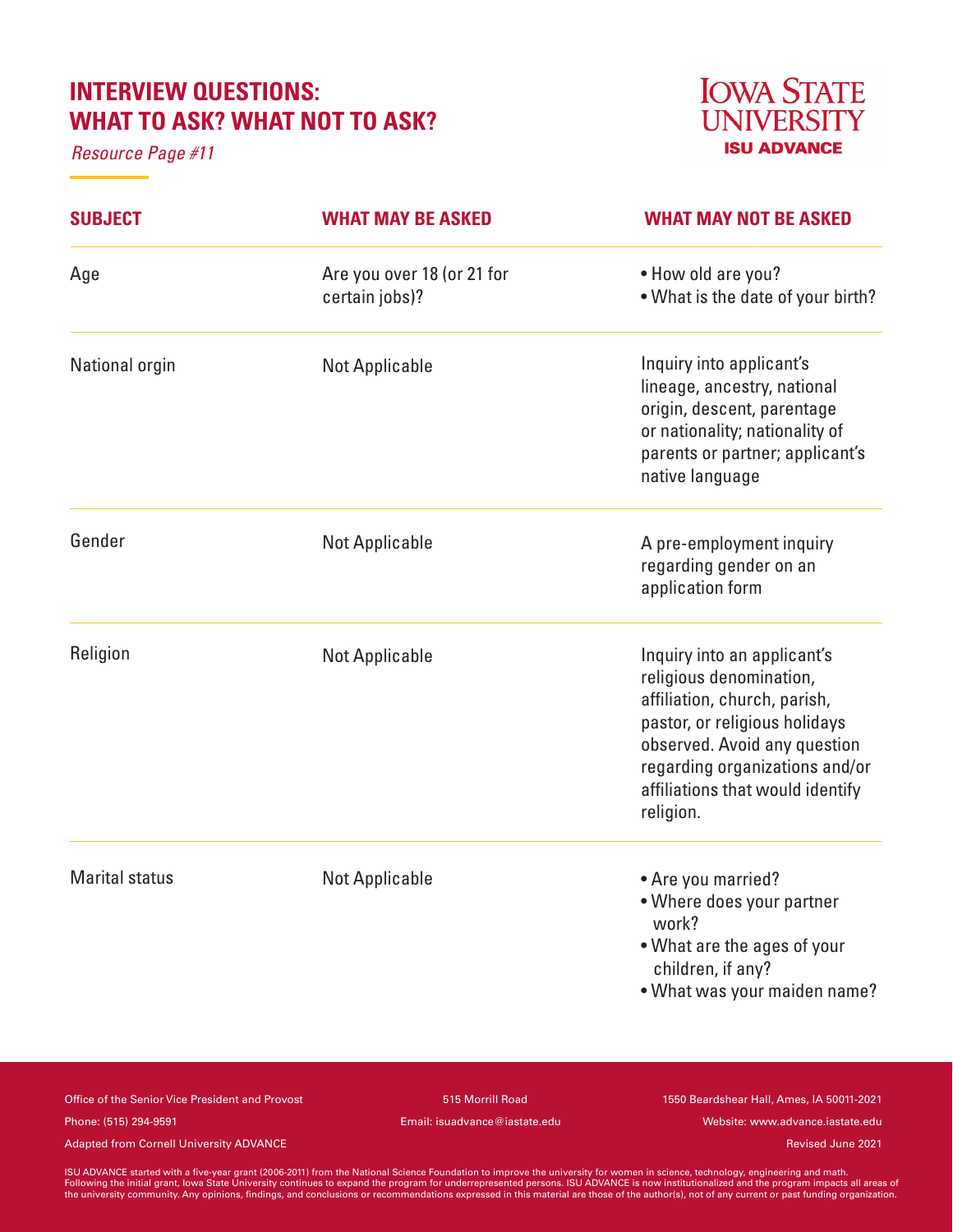

| <b>SUBJECT</b>    | <b>WHAT MAY BE ASKED</b>                                                                                                                                                                                                                      | <b>WHAT MAY NOT BE ASKED</b>                                                                                                                                                                                   |
|-------------------|-----------------------------------------------------------------------------------------------------------------------------------------------------------------------------------------------------------------------------------------------|----------------------------------------------------------------------------------------------------------------------------------------------------------------------------------------------------------------|
| <b>Disability</b> | Specific questions related to<br>job duties (e.g. Do you have a<br>driver's license? Can you lift 50<br>pounds?)                                                                                                                              | • Do you have a disability?<br>• Have you ever been treated<br>for the following diseases (list<br>of diseases)?<br>• Has any member of your family<br>ever had any of the following<br>diseases?              |
| Name              | • Have you ever worked for ISU<br>under a different name?<br>• Is any additional information<br>relative to change of name,<br>use of an assumed name, or<br>nickname necessary to enable<br>a check on your work record?<br>If yes, explain. | Original name of an applicant<br>whose name has been changed<br>by court order or otherwise.<br>Maiden name of a married<br>woman. Has applicant ever<br>worked under another name,<br>state name, or address? |
| <b>Address</b>    | Applicant's place of residence.                                                                                                                                                                                                               | . Do you rent or own your<br>home?<br>. How long did you live at each<br>particular address?"                                                                                                                  |
| <b>Birthplace</b> | <b>Not Applicable</b>                                                                                                                                                                                                                         | Birthplace of applicant.<br>Birthplace of applicant's<br>parents, partner, or other close<br>relatives.                                                                                                        |
| Photograph        | <b>Not Applicable</b>                                                                                                                                                                                                                         | Requiring an applicant to affix a<br>photograph to the employment<br>application at any time before<br>hiring.                                                                                                 |

Office of the Senior Vice President and Provost 515 Morrill Road 1550 Beardshear Hall, Ames, IA 50011-2021 Phone: (515) 294-9591 Email: isuadvance@iastate.edu Website: www.advance.iastate.edu

Adapted from Cornell University ADVANCE and the cornell of the cornell of the cornell University ADVANCE and the cornell of the cornell University ADVANCE and the cornell of the cornell of the cornell of the cornell of the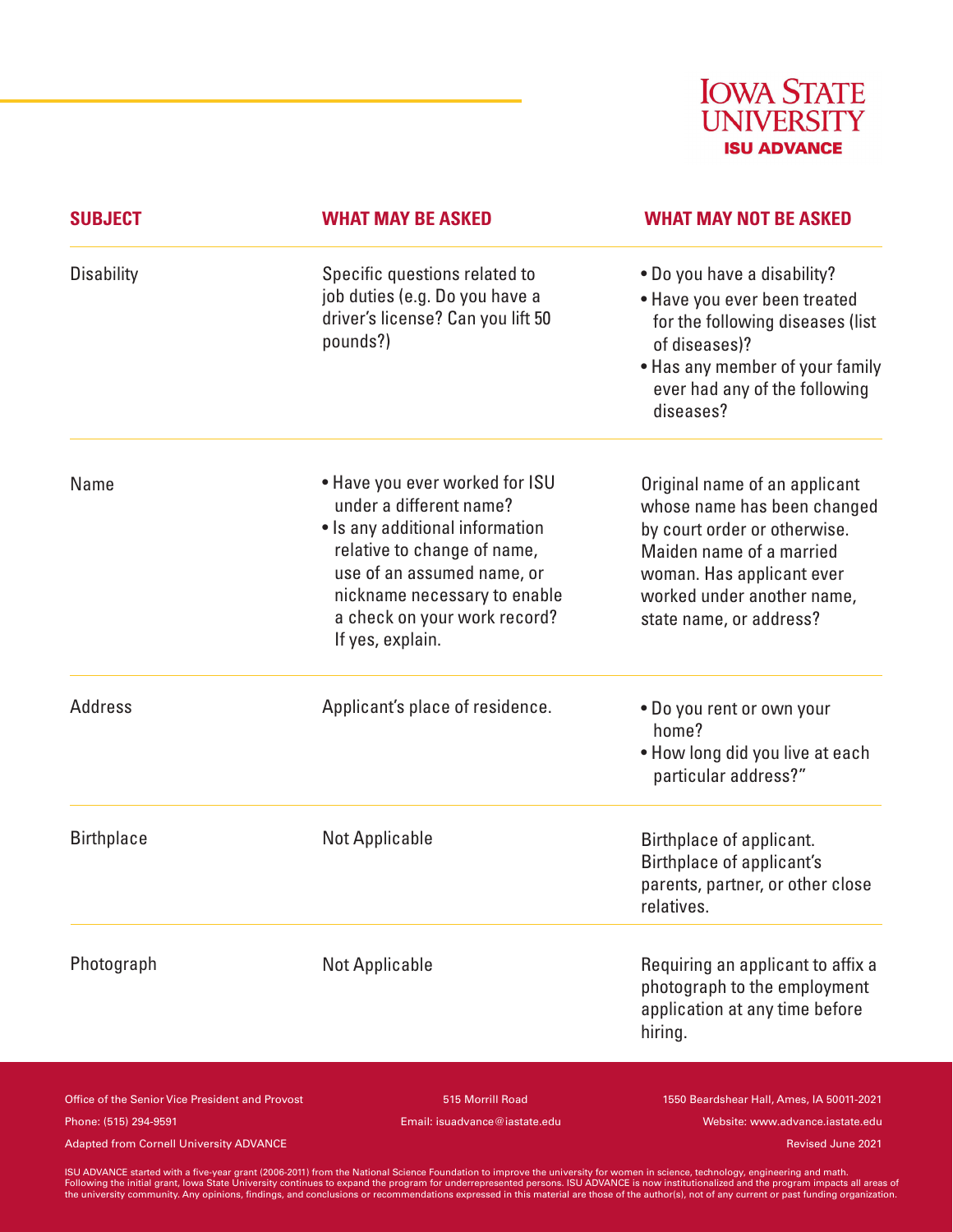

| <b>SUBJECT</b> | <b>WHAT MAY BE ASKED</b>                                                                                                                       | <b>WHAT MAY NOT BE ASKED</b>                                                                                                                                                                                                                                                                                                                                                                  |
|----------------|------------------------------------------------------------------------------------------------------------------------------------------------|-----------------------------------------------------------------------------------------------------------------------------------------------------------------------------------------------------------------------------------------------------------------------------------------------------------------------------------------------------------------------------------------------|
| Education      | Inquiry into the academic,<br>vocational, or professional<br>education of an applicant and<br>the public and private schools<br>they attended. | <b>Not Applicable</b>                                                                                                                                                                                                                                                                                                                                                                         |
| Citizenship    | Are you legally authorized to<br>work in the U.S.?                                                                                             | Country of citizenship. Whether<br>an applicant is a naturalized<br>or native-born citizen; the date<br>when the applicant acquired<br>citizenship. Requirement that<br>applicant produce naturalization<br>papers or first papers.<br>Whether parents or partner<br>are naturalized or native-born<br>citizens of the U.S. The date<br>when such parents or partner<br>acquired citizenship. |
| Organizations  | Are you a member of any<br>professional societies or<br>organizations?                                                                         | Inquiry into applicant's<br>membership in nonprofessional<br>organizations (e.g. clubs,<br>lodges)                                                                                                                                                                                                                                                                                            |
| References     | Names of appropriate<br>employment references.                                                                                                 | <b>Not Applicable</b>                                                                                                                                                                                                                                                                                                                                                                         |
| Languages      | • Which languages do you<br>read fluently?<br>· Write fluently?<br>• Speak fluently?                                                           | Inquiry into how applicant<br>acquired the ability to read,<br>write, or speak a foreign<br>language.                                                                                                                                                                                                                                                                                         |

Phone: (515) 294-9591 Email: isuadvance@iastate.edu Website: www.advance.iastate.edu

Office of the Senior Vice President and Provost 515 Morrill Road 1550 Beardshear Hall, Ames, IA 50011-2021

Adapted from Cornell University ADVANCE and the cornell of the cornell of the cornell University ADVANCE and the cornell of the cornell University ADVANCE and the cornell of the cornell of the cornell of the cornell of the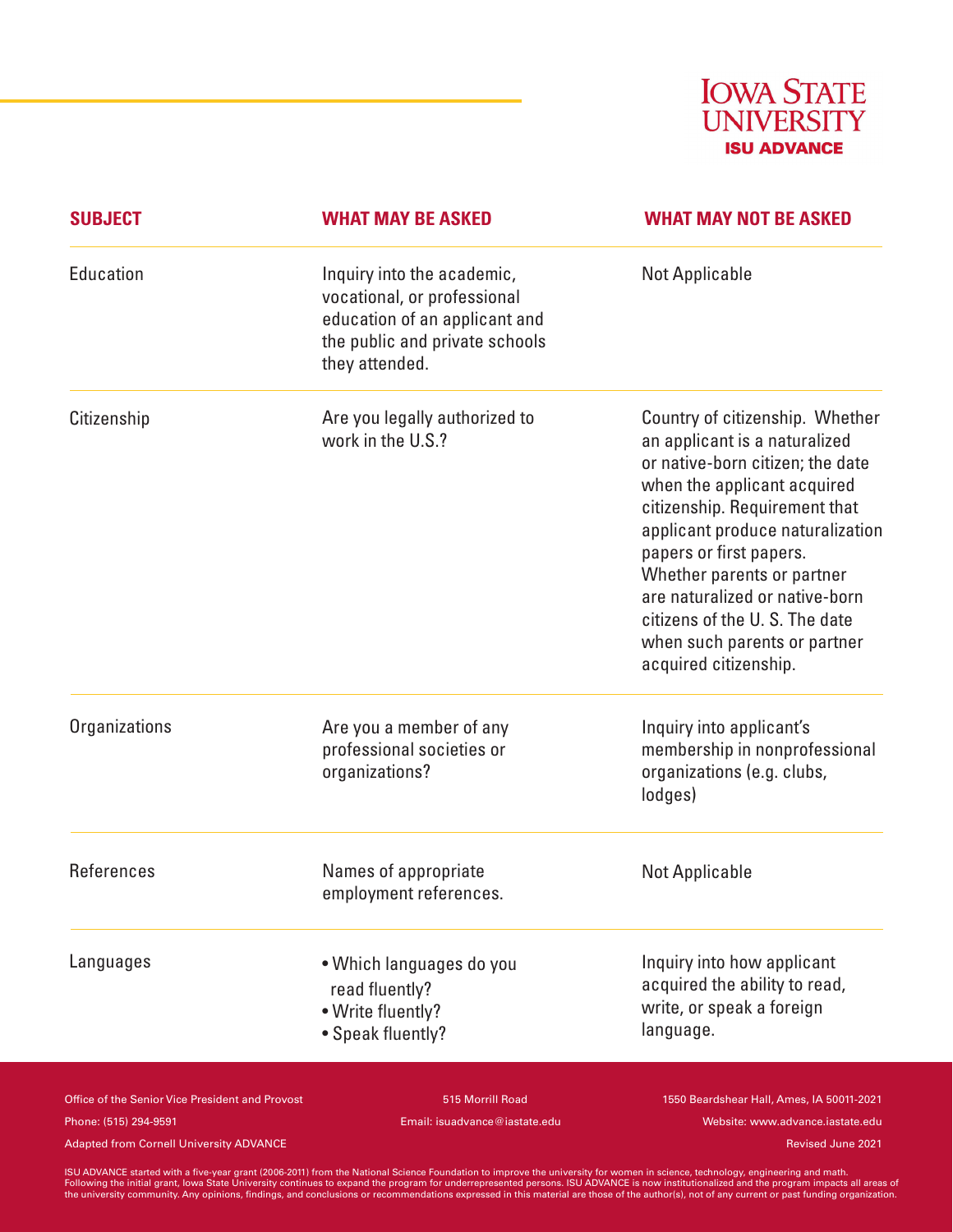

| <b>SUBJECT</b>              | <b>WHAT MAY BE ASKED</b>                                                                                                                                                                                          | <b>WHAT MAY NOT BE ASKED</b>                                                                                                                        |
|-----------------------------|-------------------------------------------------------------------------------------------------------------------------------------------------------------------------------------------------------------------|-----------------------------------------------------------------------------------------------------------------------------------------------------|
| Height, weight, strength    | Questions may be asked only if<br>the employer can prove these<br>requirements are necessary to<br>do the job.                                                                                                    | <b>Not Applicable</b>                                                                                                                               |
| <b>Relatives</b>            | Names of applicant's relatives<br>already employed by the<br>university.                                                                                                                                          | Names, addresses, ages,<br>number, or other information<br>concerning applicant's children<br>or other relatives not employed<br>by the university. |
| Notice in case of emergency | Names and addresses of<br>persons to be notified in case of<br>an accident or emergency.                                                                                                                          | Not Applicable                                                                                                                                      |
| Military                    | • Have you ever been a member<br>of the armed services of the<br>U. S. or in a state militia?<br>• If so, did your military<br>experience have any<br>relationship to the position for<br>which you have applied? | Inquiry into an applicant's<br>general military experience or<br>type of discharge.                                                                 |

Office of the Senior Vice President and Provost 515 Morrill Road 1550 Beardshear Hall, Ames, IA 50011-2021 Phone: (515) 294-9591 Email: isuadvance@iastate.edu Website: www.advance.iastate.edu

Adapted from Cornell University ADVANCE and the cornell of the cornell of the cornell University ADVANCE and the cornell of the cornell University ADVANCE and the cornell of the cornell of the cornell of the cornell of the